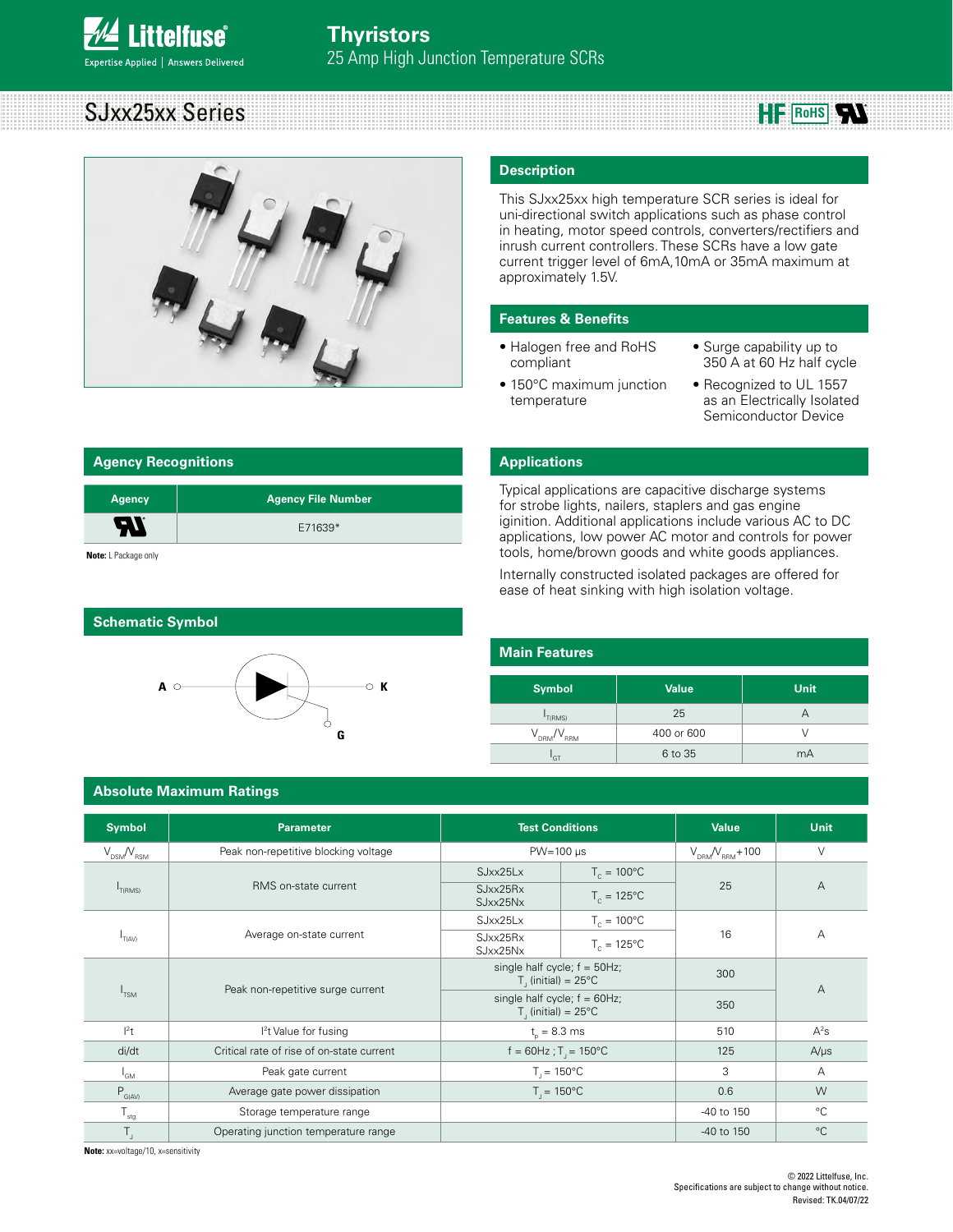

# **Electrical Characteristics (T<sub>J</sub> = 25°C, unless otherwise specified)**

|                            | <b>Test Conditions</b>                                                                  |      | Value   |          |          |             |
|----------------------------|-----------------------------------------------------------------------------------------|------|---------|----------|----------|-------------|
| <b>Symbol</b>              |                                                                                         |      | SJxx25x | SJxx25x1 | SJxx25x2 | <b>Unit</b> |
|                            |                                                                                         | MAX. | 35      | 6        | 10       |             |
| $I_{GT}$                   | $V_{p} = 12V$ R <sub>1</sub> = 60 $\Omega$                                              | MIN. | 8       | 2        | 5        | mA          |
| $V_{GT}$                   | $V_{p} = 12V$ R <sub>1</sub> = 60 $\Omega$                                              | MAX. | 1.5     |          | $\vee$   |             |
|                            | $V_p = 67\% V_{pBM}$ ; gate open; T <sub>1</sub> = 125°C                                |      | 800     | 70       | 500      |             |
| dv/dt                      | $V_p = 67\% V_{pem}$ ; gate open; T <sub>1</sub> = 150 °C                               | MIN. | 400     |          | 200      | $V/\mu s$   |
| $\mathsf{V}_{\mathsf{GD}}$ | $V_p = V_{prm} R_1 = 3.3 k\Omega T_1 = 125°C$                                           | MIN. | 0.2     |          | $\vee$   |             |
| Ч.                         | $I_r = 400 \text{mA}$ (initial)                                                         | MAX. | 75      | 15       | 35       | mA          |
| $L_{\alpha}$               | 40<br>MAX.<br>$I_{\tau} = 2A$ ; t <sub>r</sub> = 50 µs; dv/dt = 5 V/µs; di/dt = 30 A/µs |      |         | $\mu s$  |          |             |
| $t_{gt}$                   | $I_c = 2 \times I_{cr}$ PW = 15 µs $I_r = 50$ A                                         | TYP. |         | 2        |          | $\mu s$     |

**Note:** xx=voltage/10, x=package

# **Static Characteristics**

| <b>Symbol</b>    |                                                  | <b>Test Conditions</b>                                   |      | <b>Value</b> | Unit |
|------------------|--------------------------------------------------|----------------------------------------------------------|------|--------------|------|
| $\rm V_{\rm TM}$ |                                                  | Component $I_{\tau} = 50$ A; $t_{\rho} = 380$ µs<br>MAX. |      |              |      |
|                  | $V_{DRM} = V_{RRM}$<br>RRM <sup>'</sup><br>'DRM' | $T_{1} = 25^{\circ}C$                                    |      | 10           |      |
|                  |                                                  | $T_{1} = 125^{\circ}C$                                   | MAX. | 1000         | μA   |
|                  |                                                  | $T_{1} = 150^{\circ}C$                                   |      | 3000         |      |

# **Thermal Resistances**

| Symbol | Parameter             |                      | Value | Unit |
|--------|-----------------------|----------------------|-------|------|
| "θ(JC) | Junction to case (AC) | SJxx25Rx<br>SJxx25Nx | 1.0   | °C/W |
|        |                       | SJxx25Lx             | 2.3   |      |

**Note:** xx=voltage/10, x=sensitivity



**Figure 2: Normalized DC Gate Trigger Voltage vs. Junction Temperature**

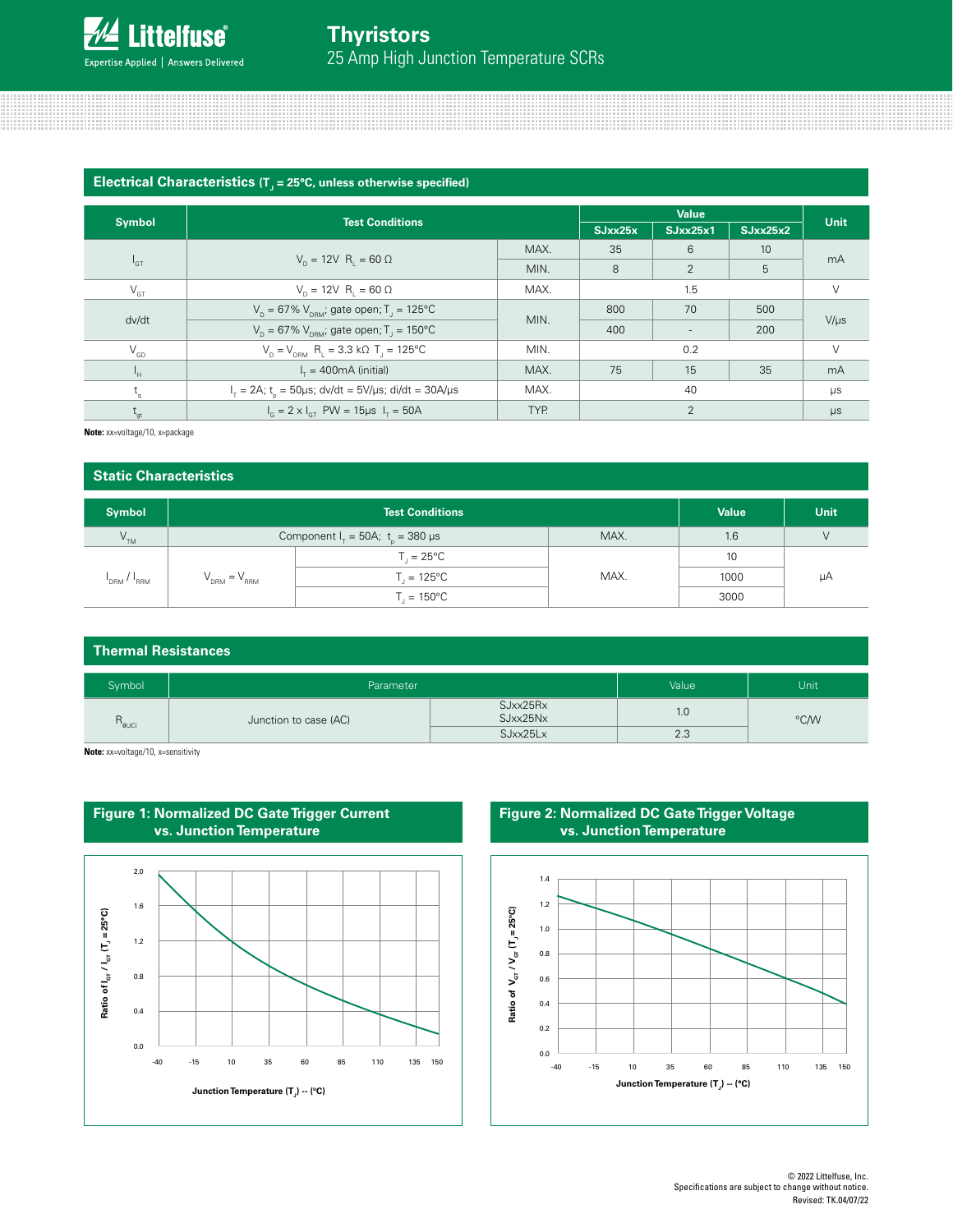



# **Figure 5: Power Dissipation (Typical) vs. RMS On-State Current**







**Figure 4: On-State Current vs. On-State Voltage (Typical)** 60 Intantaneous On-state Current (I<sub>T</sub>) - Amps **Intantaneous On-state Current (IT) – Amps**  $T_J = 25^{\circ}C$ 50 40 30 20 10 0 0.6 0.7 0.8 0.9 1.0 1.1 1.2 1.3 1.4 1.5 1.6 **Instantaneous On-state Voltage (v<sub>r</sub>) – Volts** 

# **Figure 6: Maximum Allowable Case Temperature vs. RMS On-State Current**



# **Figure 8: Peak Capacitor Discharge Current**

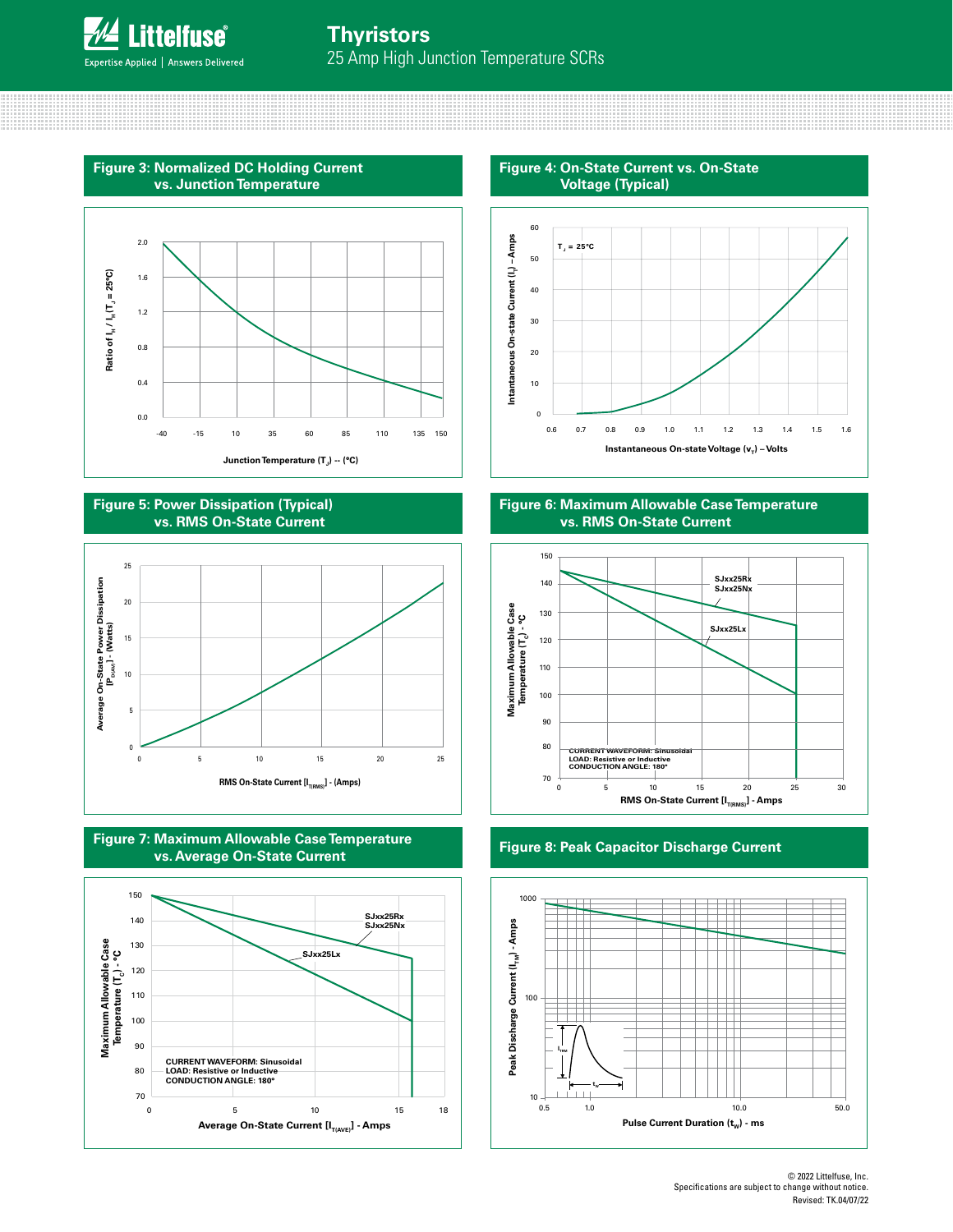



# **Figure 10: Surge Peak On-State Current vs. Number of Cycles**

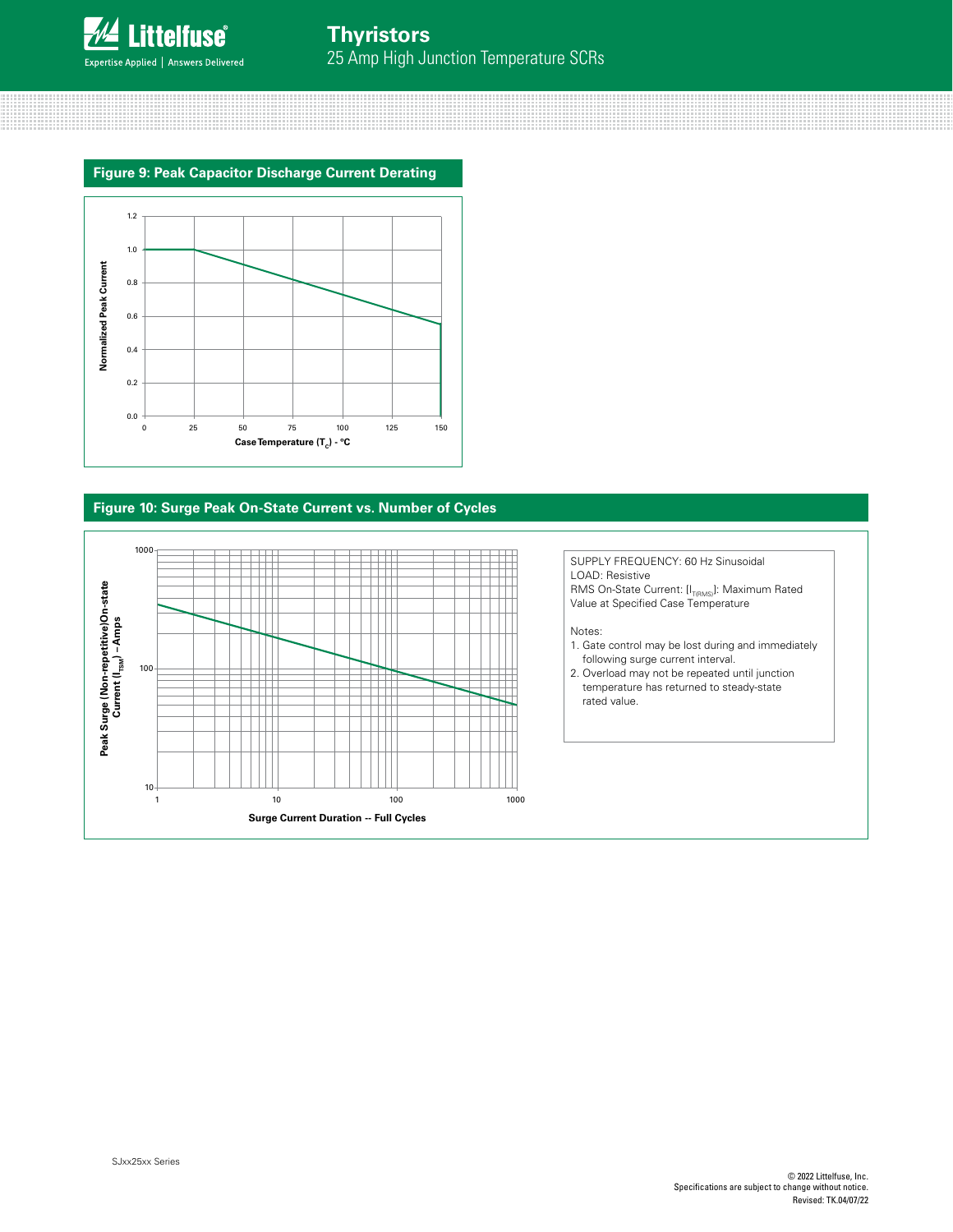#### **Soldering Parameters**

| <b>Reflow Condition</b>                           |                                                | Pb - Free assembly |  |
|---------------------------------------------------|------------------------------------------------|--------------------|--|
|                                                   | - Temperature Min $(T_{\text{s/min}})$         | $150^{\circ}$ C    |  |
| <b>Pre Heat</b>                                   | - Temperature Max $(T_{\text{simax}})$         | $200^{\circ}$ C    |  |
|                                                   | -Time (min to max) $(t_*)$                     | $60 - 180$ secs    |  |
| Average ramp up rate (Liquidus Temp) (T,) to peak |                                                | 5°C/second max     |  |
| $T_{\text{S(max)}}$ to $T_{L}$ - Ramp-up Rate     |                                                | 5°C/second max     |  |
| <b>Reflow</b>                                     | - Temperature (T <sub>1</sub> ) (Liquidus)     | $217^{\circ}$ C    |  |
|                                                   | - Time (t, )                                   | $60 - 150$ seconds |  |
| Peak Temperature (T <sub>n</sub> )                |                                                | $260^{+0/5}$ °C    |  |
|                                                   | Time within 5°C of actual peak Temperature (t) | $20 - 40$ seconds  |  |
| <b>Ramp-down Rate</b>                             |                                                | 5°C/second max     |  |
| Time 25°C to peak Temperature (T <sub>a</sub> )   |                                                | 8 minutes Max.     |  |
| Do not exceed                                     |                                                | $280^{\circ}$ C    |  |



|                      | <b>Terminal Finish</b> 100% Matte Tin-plated                                |
|----------------------|-----------------------------------------------------------------------------|
|                      | <b>Body Material</b> UL Recognized compound meeting flammability rating V-0 |
| <b>Lead Material</b> | Copper Alloy                                                                |

#### **Design Considerations**

Careful selection of the correct component for the application's operating parameters and environment will go a long way toward extending the operating life of the Thyristor. Good design practice should limit the maximum continuous current through the main terminals to 75% of the component rating. Other ways to ensure long life for a power discrete semiconductor are proper heat sinking and selection of voltage ratings for worst case conditions. Overheating, overvoltage (including dv/dt), and surge currents are the main killers of semiconductors. Correct mounting, soldering, and forming of the leads also help protect against component damage.

# **Physical Specifications Environmental Specifications**

| <b>Test</b>                          | <b>Specifications and Conditions</b>                                          |
|--------------------------------------|-------------------------------------------------------------------------------|
| <b>AC Blocking</b>                   | MIL-STD-750, M-1040, Cond A Applied Peak AC<br>voltage @ 150°C for 1008 hours |
| <b>Temperature Cycling</b>           | MIL-STD-750, M-1051, 1000 cycles; -55°C to<br>+150°C; 15-min dwell-time       |
| <b>Temperature/Humidity</b>          | EIA / JEDEC, JESD22-A101 1008 hours; 160V -<br>DC: 85°C; 85% rel humidity     |
| <b>High Temp Storage</b>             | MIL-STD-750, M-1031, 1008 hours; 150°C                                        |
| <b>Low-Temp Storage</b>              | 1008 hours; -40°C                                                             |
| <b>Resistance to Solder</b><br>Heat  | MIL-STD-750 Method 2031                                                       |
| Solderability                        | ANSI/J-STD-002, category 3, Test A                                            |
| <b>Lead Bend</b>                     | MIL-STD-750, M-2036 Cond E                                                    |
| <b>Moisture Sensitivity</b><br>Level | Level 1, JEDEC-J-STD-020D                                                     |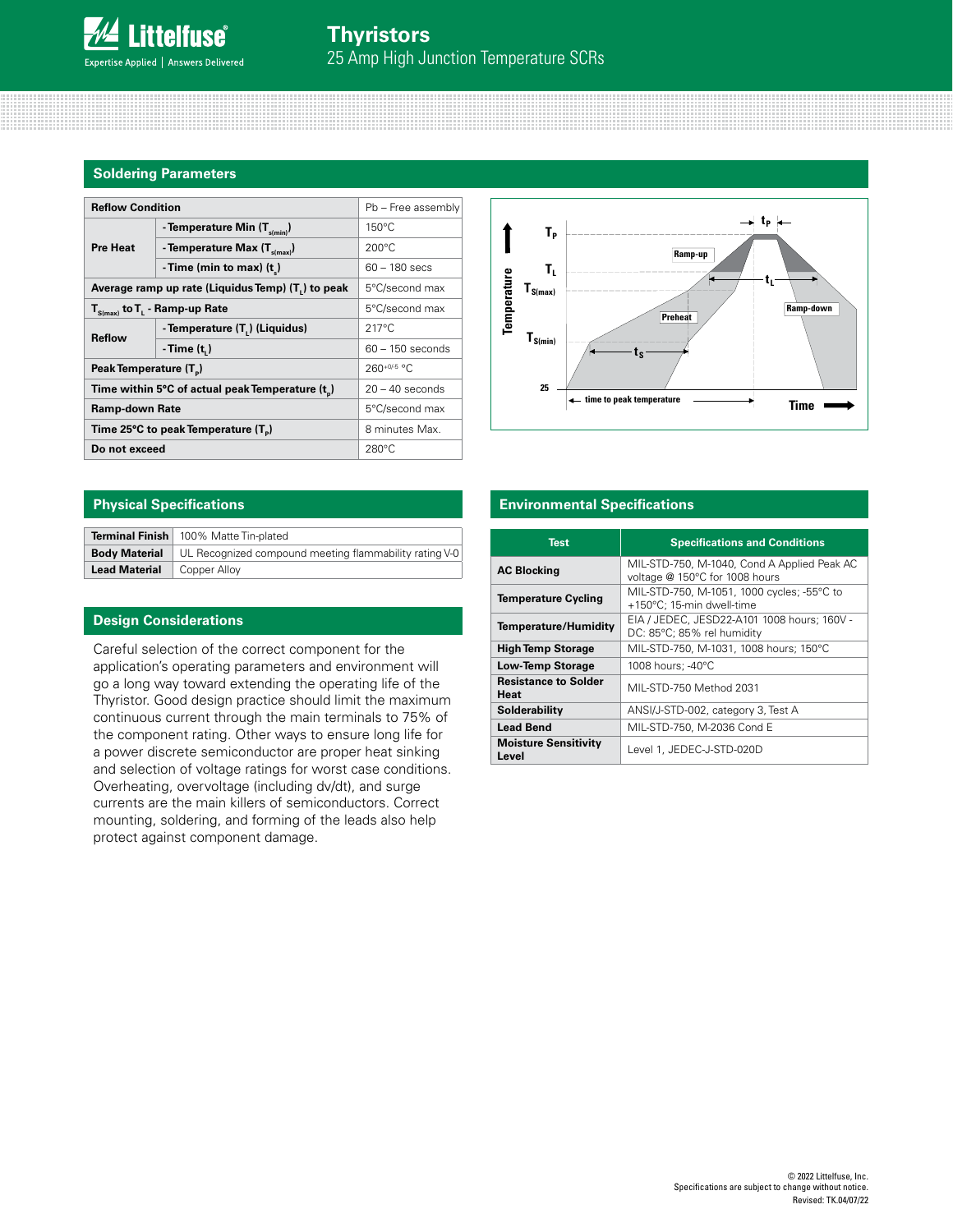

### **Dimensions — TO-220AB (R-Package) — Non-Isolated Mounting Tab Common with Center Lead**



| <b>Dimension</b> |            | <b>Inches</b> |            | <b>Millimeters</b> |
|------------------|------------|---------------|------------|--------------------|
|                  | <b>Min</b> | <b>Max</b>    | <b>Min</b> | <b>Max</b>         |
| A                | 0.380      | 0.420         | 9.65       | 10.67              |
| в                | 0.105      | 0.115         | 2.67       | 2.92               |
| C                | 0.230      | 0.250         | 5.84       | 6.35               |
| D                | 0.590      | 0.620         | 14.99      | 15.75              |
| E                | 0.142      | 0.147         | 3.61       | 3.73               |
| F                | 0.110      | 0.130         | 2.79       | 3.30               |
| G                | 0.540      | 0.575         | 13.72      | 14.61              |
| н                | 0.025      | 0.035         | 0.64       | 0.89               |
| J                | 0.195      | 0.205         | 4.95       | 5.21               |
| К                | 0.095      | 0.105         | 2.41       | 2.67               |
| L                | 0.060      | 0.075         | 1.52       | 1.91               |
| М                | 0.085      | 0.095         | 2.16       | 2.41               |
| N                | 0.018      | 0.024         | 0.46       | 0.61               |
| О                | 0.178      | 0.188         | 4.52       | 4.78               |
| P                | 0.045      | 0.060         | 1.14       | 1.52               |
| R                | 0.038      | 0.048         | 0.97       | 1.22               |

# **Dimensions — TO-220AB (L-Package) — Isolated Mounting Tab**





**Dimension Inches Millimeters Min Max Min Max A** | 0.380 | 0.420 | 9.65 | 10.67 **B** 0.105 0.115 2.67 2.92 **C** | 0.230 | 0.250 | 5.84 | 6.35 **D** | 0.590 | 0.620 | 14.99 | 15.75 **E** | 0.142 | 0.147 | 3.61 | 3.73 **F** | 0.110 | 0.130 | 2.79 | 3.30 **G** 0.540 0.575 13.72 14.61 **H** | 0.025 | 0.035 | 0.64 | 0.89 **J** 0.195 0.205 4.95 5.21 **K** 0.095 0.105 2.41 2.67 **L** 0.060 0.075 1.52 1.91 **M** 0.085 0.095 2.16 2.41 **N** | 0.018 | 0.024 | 0.46 | 0.61 **O** | 0.178 | 0.188 | 4.52 | 4.78 **P** | 0.045 | 0.060 | 1.14 | 1.52 **R** 0.038 0.048 0.97 1.22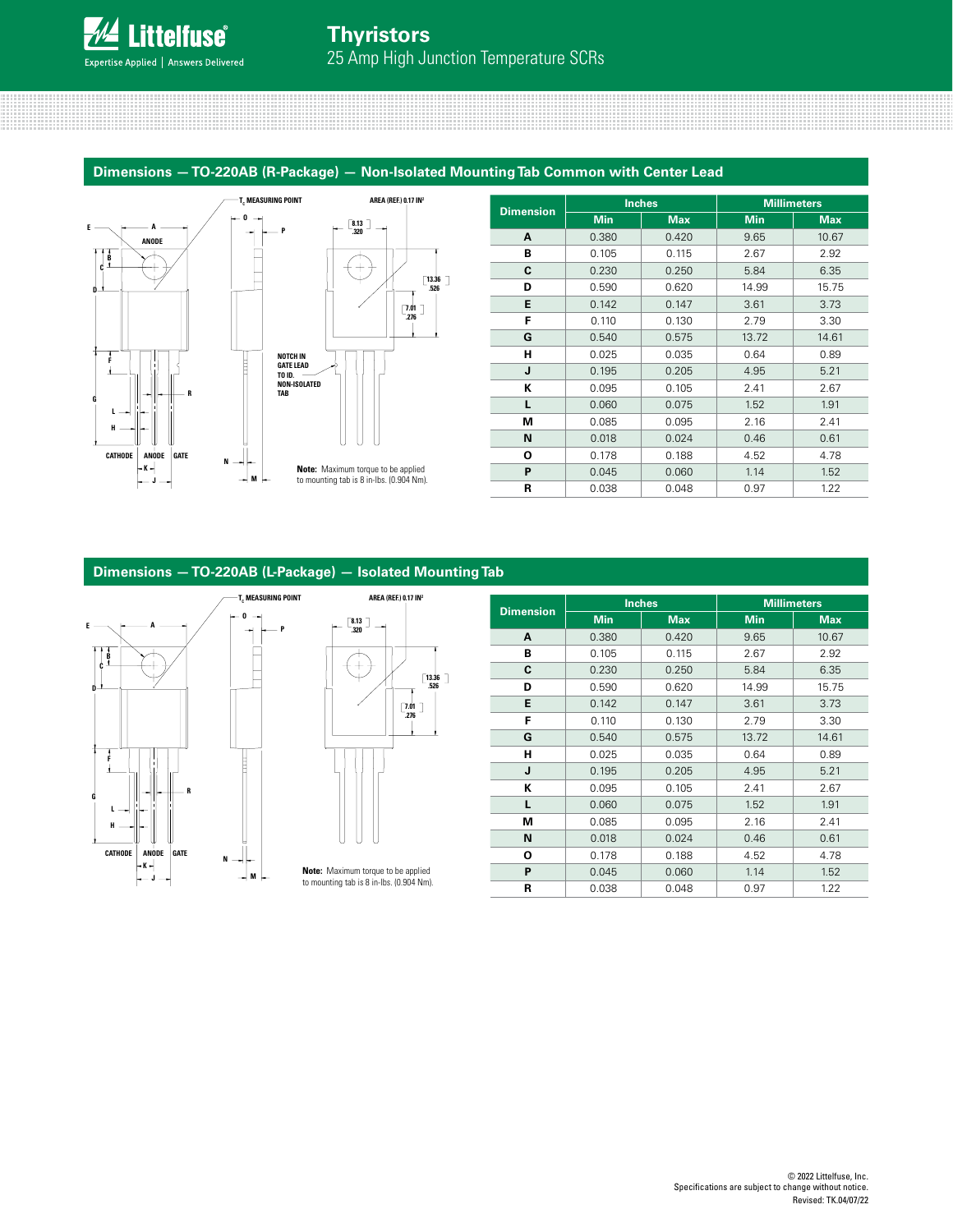

Dimensions –TO- 263AB (N-package) — D<sup>2</sup>-Pak Surface Mount



|                  |            | <b>Inches</b> |            | <b>Millimeters</b> |
|------------------|------------|---------------|------------|--------------------|
| <b>Dimension</b> | <b>Min</b> | <b>Max</b>    | <b>Min</b> | <b>Max</b>         |
| A                | 0.360      | 0.370         | 9.14       | 9.40               |
| в                | 0.380      | 0.420         | 9.65       | 10.67              |
| C                | 0.178      | 0.188         | 4.52       | 4.78               |
| D                | 0.025      | 0.035         | 0.64       | 0.89               |
| E                | 0.045      | 0.060         | 1.14       | 1.52               |
| F                | 0.060      | 0.075         | 1.52       | 1.91               |
| G                | 0.095      | 0.105         | 2.41       | 2.67               |
| н                | 0.092      | 0.102         | 2.34       | 2.59               |
| J                | 0.018      | 0.024         | 0.46       | 0.61               |
| К                | 0.090      | 0.110         | 2.29       | 2.79               |
| S                | 0.590      | 0.625         | 14.99      | 15.88              |
| v                | 0.035      | 0.045         | 0.89       | 1.14               |
| U                | 0.002      | 0.010         | 0.05       | 0.25               |
| W                | 0.040      | 0.070         | 1.016      | 1.78               |

| <b>Product Selector</b> |                |                   |                         |              |         |  |  |
|-------------------------|----------------|-------------------|-------------------------|--------------|---------|--|--|
| <b>Part Number</b>      | <b>Voltage</b> |                   | <b>Gate Sensitivity</b> | <b>Type</b>  | Package |  |  |
|                         | 400V           | 600V              |                         |              |         |  |  |
| $S$ Jxx $25L$           | X              | X                 | 35mA                    | Standard SCR | TO-220L |  |  |
| S.Jxx25R                | X              | $\checkmark$<br>⋏ | 35mA                    | Standard SCR | TO-220R |  |  |
| SJxx25N                 | X              | X                 | 35mA                    | Standard SCR | TO-263  |  |  |
| $S$ Jxx $25L1$          | X              | X                 | 6 <sub>m</sub> A        | Standard SCR | TO-220L |  |  |
| SJxx25R1                | $\times$       | X                 | 6 <sub>m</sub> A        | Standard SCR | TO-220R |  |  |
| SJxx25N1                | X              | X                 | 6 <sub>m</sub> A        | Standard SCR | TO-263  |  |  |
| S.Jxx2512               | $\times$       | X                 | 10mA                    | Standard SCR | TO-220L |  |  |
| SJxx25R2                | X              | X                 | 10mA                    | Standard SCR | TO-220R |  |  |
| SJxx25N2                | X              | X                 | 10mA                    | Standard SCR | TO-263  |  |  |

**Note:** xx = Voltage/10

| <b>Packing Options</b> |                |                  |                         |                      |
|------------------------|----------------|------------------|-------------------------|----------------------|
| <b>Part Number</b>     | <b>Marking</b> | Weight           | <b>Packing Mode</b>     | <b>Base Quantity</b> |
| SJxx25LxTP             | $S.$ Jxx25 Lx  | 2.2g             | Tube                    | 1000 (50 per tube)   |
| SJxx25RxTP             | SJxx25Rx       | 2.2g             | Tube                    | 1000 (50 per tube)   |
| SJxx25NxTP             | SJxx25Nx       | 1.6 <sub>g</sub> | Tube                    | 1000 (50 per tube)   |
| SJxx25NxRP             | SJxx25Nx       | 1.6g             | <b>Embossed Carrier</b> | 500                  |

**Note:** xx=voltage/10, x=sensitivity